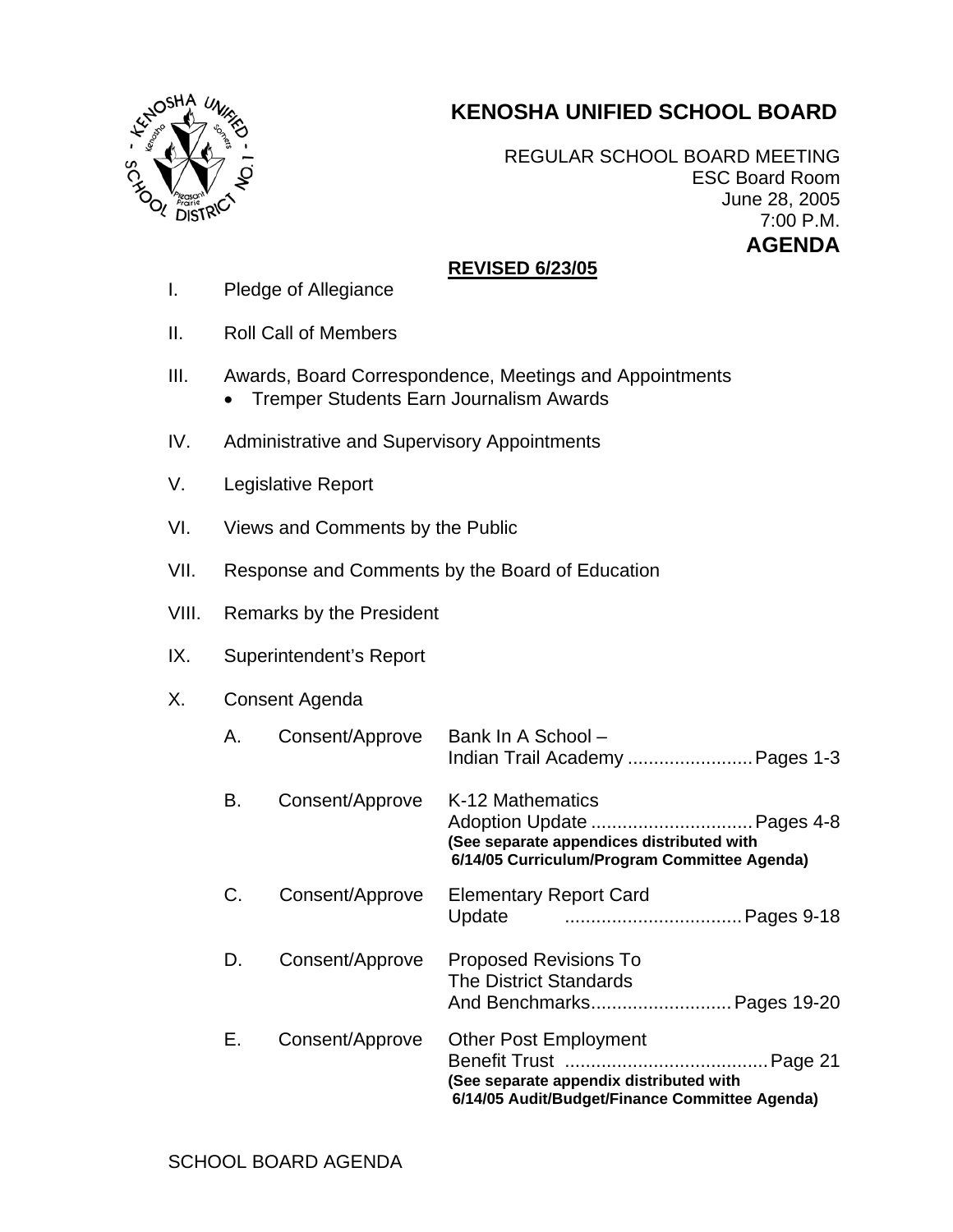Page 2 June 28, 2005

X. Consent Agenda - Continued

|                            |      | F.                  | Consent/Approve   |                                                                                                                                                                                             |  |  |
|----------------------------|------|---------------------|-------------------|---------------------------------------------------------------------------------------------------------------------------------------------------------------------------------------------|--|--|
|                            |      | G.                  | Discussion/Action | Authorization for 2005/06<br><b>Expenditures Prior to</b><br>Formal Adoption of the Budget  Page 23                                                                                         |  |  |
|                            |      | Н.                  | Consent/Approve   | Donation to the District Page 24                                                                                                                                                            |  |  |
|                            |      | I.                  | Consent/Approve   | Recommendations<br>Concerning Appointments,<br>Leaves of Absence,<br>Retirements and                                                                                                        |  |  |
|                            |      | J.                  | Consent/Approve   | Minutes of:<br>Regular MeetingMay 24, 2005<br><b>Special Meetings and Exec Sessions:</b><br>May 24, 2005<br>June 14, 2005<br>Special Meeting  May 18, 2005<br>May 24, 2005<br>June 14, 2005 |  |  |
|                            |      | Κ.                  | Consent/Approve   | Summary of Receipts,<br><b>Wire Transfers and</b><br>Check Registers  Pages 26-27                                                                                                           |  |  |
| XI.<br><b>Old Business</b> |      |                     |                   |                                                                                                                                                                                             |  |  |
|                            |      | А.                  | Discussion/Action | <b>Building Naming Committee</b><br>Recommendation Pages 28-39                                                                                                                              |  |  |
|                            |      | В.                  | Discussion/Action | Noon Hour Supervisors Pages 40-44                                                                                                                                                           |  |  |
|                            | XII. | <b>New Business</b> |                   |                                                                                                                                                                                             |  |  |
|                            |      | Α.                  |                   | Discussion/Action Waiver of Policy 1330 - Use<br><b>Of School District Facilities</b><br>(Report will be distributed at meeting)                                                            |  |  |
|                            |      | В.                  | Discussion/Action | 2005/06 District/Board/<br><b>Superintendent Goals</b><br>(Report will be distributed at meeting)                                                                                           |  |  |